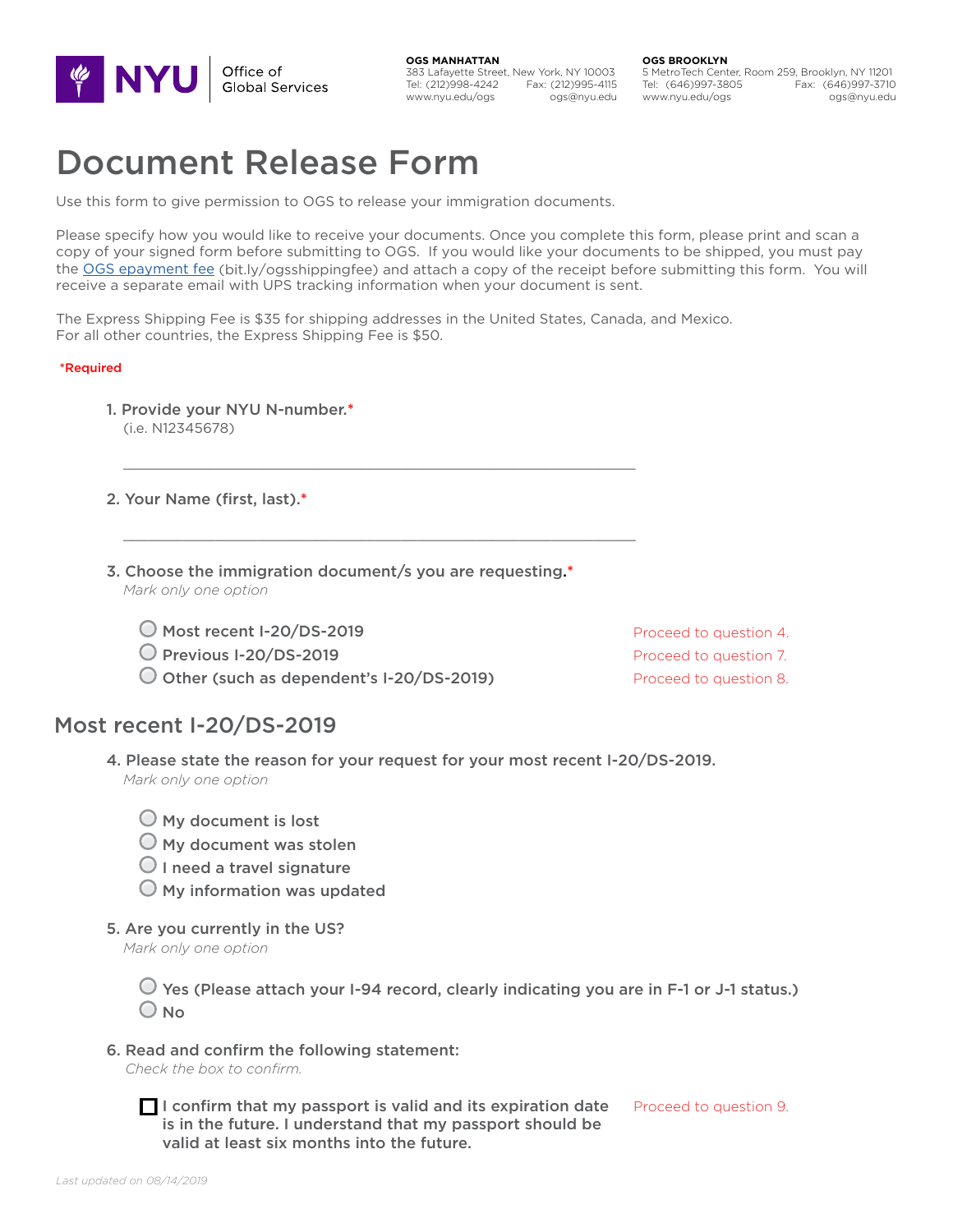

**OGS MANHATTAN** 383 Lafayette Street, New York, NY 10003 Tel: (212)998-4242 Fax: (212)995-4115 www.nyu.edu/ogs ogs@nyu.edu **OGS BROOKLYN**

5 MetroTech Center, Room 259, Brooklyn, NY 11201 Tel: (646)997-3805 Fax: (646)997-3710 www.nyu.edu/ogs ogs@nyu.edu

## Previous I-20/DS-2019

Indicate the issue date of each I-20/DS-2019 you currently have. Issue dates can be found under School Attestation section on the I-20 and under item 7 on the DS-2019.

 $\overline{\phantom{a}}$  ,  $\overline{\phantom{a}}$  ,  $\overline{\phantom{a}}$  ,  $\overline{\phantom{a}}$  ,  $\overline{\phantom{a}}$  ,  $\overline{\phantom{a}}$  ,  $\overline{\phantom{a}}$  ,  $\overline{\phantom{a}}$  ,  $\overline{\phantom{a}}$  ,  $\overline{\phantom{a}}$  ,  $\overline{\phantom{a}}$  ,  $\overline{\phantom{a}}$  ,  $\overline{\phantom{a}}$  ,  $\overline{\phantom{a}}$  ,  $\overline{\phantom{a}}$  ,  $\overline{\phantom{a}}$  $\overline{\phantom{a}}$  ,  $\overline{\phantom{a}}$  ,  $\overline{\phantom{a}}$  ,  $\overline{\phantom{a}}$  ,  $\overline{\phantom{a}}$  ,  $\overline{\phantom{a}}$  ,  $\overline{\phantom{a}}$  ,  $\overline{\phantom{a}}$  ,  $\overline{\phantom{a}}$  ,  $\overline{\phantom{a}}$  ,  $\overline{\phantom{a}}$  ,  $\overline{\phantom{a}}$  ,  $\overline{\phantom{a}}$  ,  $\overline{\phantom{a}}$  ,  $\overline{\phantom{a}}$  ,  $\overline{\phantom{a}}$  $\frac{1}{2}$  ,  $\frac{1}{2}$  ,  $\frac{1}{2}$  ,  $\frac{1}{2}$  ,  $\frac{1}{2}$  ,  $\frac{1}{2}$  ,  $\frac{1}{2}$  ,  $\frac{1}{2}$  ,  $\frac{1}{2}$  ,  $\frac{1}{2}$  ,  $\frac{1}{2}$  ,  $\frac{1}{2}$  ,  $\frac{1}{2}$  ,  $\frac{1}{2}$  ,  $\frac{1}{2}$  ,  $\frac{1}{2}$  ,  $\frac{1}{2}$  ,  $\frac{1}{2}$  ,  $\frac{1$  $\mathcal{L}_\text{max}$  and the contract of the contract of the contract of the contract of the contract of the contract of

 $\overline{\phantom{a}}$  ,  $\overline{\phantom{a}}$  ,  $\overline{\phantom{a}}$  ,  $\overline{\phantom{a}}$  ,  $\overline{\phantom{a}}$  ,  $\overline{\phantom{a}}$  ,  $\overline{\phantom{a}}$  ,  $\overline{\phantom{a}}$  ,  $\overline{\phantom{a}}$  ,  $\overline{\phantom{a}}$  ,  $\overline{\phantom{a}}$  ,  $\overline{\phantom{a}}$  ,  $\overline{\phantom{a}}$  ,  $\overline{\phantom{a}}$  ,  $\overline{\phantom{a}}$  ,  $\overline{\phantom{a}}$  $\overline{\phantom{a}}$  ,  $\overline{\phantom{a}}$  ,  $\overline{\phantom{a}}$  ,  $\overline{\phantom{a}}$  ,  $\overline{\phantom{a}}$  ,  $\overline{\phantom{a}}$  ,  $\overline{\phantom{a}}$  ,  $\overline{\phantom{a}}$  ,  $\overline{\phantom{a}}$  ,  $\overline{\phantom{a}}$  ,  $\overline{\phantom{a}}$  ,  $\overline{\phantom{a}}$  ,  $\overline{\phantom{a}}$  ,  $\overline{\phantom{a}}$  ,  $\overline{\phantom{a}}$  ,  $\overline{\phantom{a}}$  $\overline{\phantom{a}}$  , and the contribution of the contribution of the contribution of the contribution of the contribution of the contribution of the contribution of the contribution of the contribution of the contribution of the  $\mathcal{L}_\text{max}$  and the contract of the contract of the contract of the contract of the contract of the contract of

 $\overline{\phantom{a}}$  ,  $\overline{\phantom{a}}$  ,  $\overline{\phantom{a}}$  ,  $\overline{\phantom{a}}$  ,  $\overline{\phantom{a}}$  ,  $\overline{\phantom{a}}$  ,  $\overline{\phantom{a}}$  ,  $\overline{\phantom{a}}$  ,  $\overline{\phantom{a}}$  ,  $\overline{\phantom{a}}$  ,  $\overline{\phantom{a}}$  ,  $\overline{\phantom{a}}$  ,  $\overline{\phantom{a}}$  ,  $\overline{\phantom{a}}$  ,  $\overline{\phantom{a}}$  ,  $\overline{\phantom{a}}$  $\overline{\phantom{a}}$  , and the contract of the contract of the contract of the contract of the contract of the contract of the contract of the contract of the contract of the contract of the contract of the contract of the contrac

### 7. List dates (mm/dd/yyyy) below.

Write "none" if you have no previously issued I-20/DS-2019.

Proceed to question 9.

## **Other**

8. Describe the needed document/s:

Proceed to question 9.

## Receiving the document

- 9. How would you like to receive your document/s?\*
	- *Mark only one option*
		- $\bigcirc$  Pick up my requested document/s at the NYU StudentLink Center.
		- $\bigcirc$  Authorize another person to pick up the requested document/s at the NYU StudentLink Center
		- $\bigcirc$  Ship the requested document/s to me via UPS

 *After the last the question in this section, skip to question 14* 

10. Choose the StudentLink Center to receive your document/s:

 $\overline{\phantom{a}}$  ,  $\overline{\phantom{a}}$  ,  $\overline{\phantom{a}}$  ,  $\overline{\phantom{a}}$  ,  $\overline{\phantom{a}}$  ,  $\overline{\phantom{a}}$  ,  $\overline{\phantom{a}}$  ,  $\overline{\phantom{a}}$  ,  $\overline{\phantom{a}}$  ,  $\overline{\phantom{a}}$  ,  $\overline{\phantom{a}}$  ,  $\overline{\phantom{a}}$  ,  $\overline{\phantom{a}}$  ,  $\overline{\phantom{a}}$  ,  $\overline{\phantom{a}}$  ,  $\overline{\phantom{a}}$ 

*Mark only one option*

O Brooklyn Manhattan

11. Provide the name of the person who will pick up your requested document/s at the NYU StudentLink Center (if applicable):